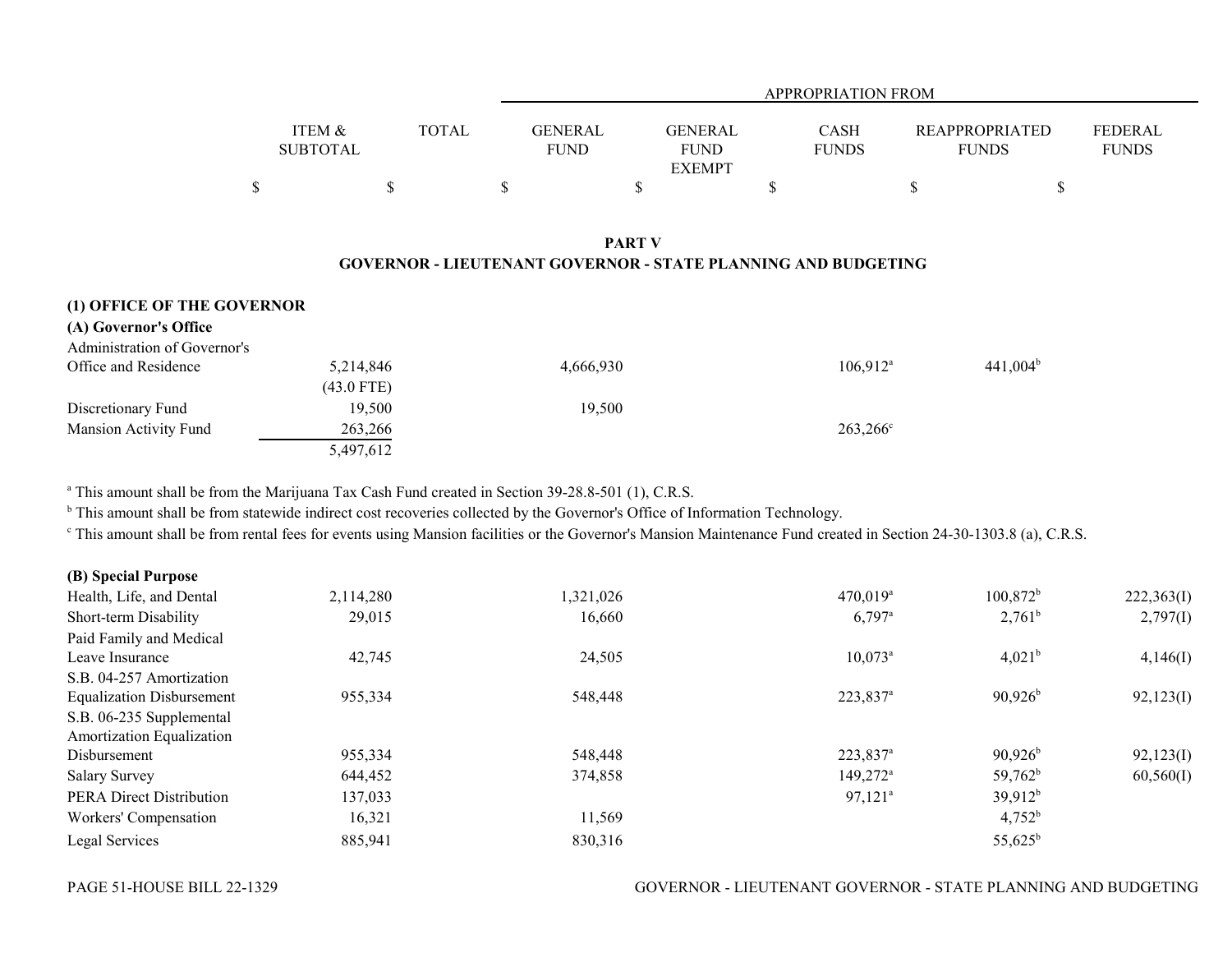|                                 |                           | APPROPRIATION FROM |    |                               |    |                                                |                           |                      |    |                                       |                                |
|---------------------------------|---------------------------|--------------------|----|-------------------------------|----|------------------------------------------------|---------------------------|----------------------|----|---------------------------------------|--------------------------------|
|                                 | ITEM &<br><b>SUBTOTAL</b> | <b>TOTAL</b>       |    | <b>GENERAL</b><br><b>FUND</b> |    | <b>GENERAL</b><br><b>FUND</b><br><b>EXEMPT</b> |                           | CASH<br><b>FUNDS</b> |    | <b>REAPPROPRIATED</b><br><b>FUNDS</b> | <b>FEDERAL</b><br><b>FUNDS</b> |
| \$                              | \$                        |                    | \$ |                               | \$ |                                                | $\boldsymbol{\mathsf{S}}$ |                      | \$ | $\boldsymbol{\mathsf{S}}$             |                                |
| Payment to Risk Management      |                           |                    |    |                               |    |                                                |                           |                      |    |                                       |                                |
| and Property Funds              | 874,366                   |                    |    | 778,304                       |    |                                                |                           |                      |    | $96,062^b$                            |                                |
| Capitol Complex Leased          |                           |                    |    |                               |    |                                                |                           |                      |    |                                       |                                |
| Space                           | 390,908                   |                    |    | 195,453                       |    |                                                |                           |                      |    | $195,455^b$                           |                                |
| Payments to OIT                 | 1,509,817                 |                    |    | 1,509,817                     |    |                                                |                           |                      |    |                                       |                                |
| <b>CORE</b> Operations          | 111,440                   |                    |    |                               |    |                                                |                           | $18,366^{\circ}$     |    | $75,169^b$                            | 17,905(I)                      |
| <b>Indirect Cost Assessment</b> | 1,679                     |                    |    |                               |    |                                                |                           |                      |    | $1,679^{\rm b}$                       |                                |
|                                 | 8,668,665                 |                    |    |                               |    |                                                |                           |                      |    |                                       |                                |

<sup>a</sup> Of these amounts, \$36,213 shall be from the Marijuana Tax Cash Fund created in Section 39-28.8-501 (1), C.R.S., and \$1,163,109 shall be from various sources of cash funds. <sup>b</sup> Of these amounts, \$505,570 shall be from statewide indirect cost recoveries collected by the Governor's Office of Information and Technology and \$312,352 shall be from statewide indirect cost recoveries or the Indirect Costs Excess Recovery Fund created in Section 24-75-1401 (2), C.R.S.

| (C) Colorado Energy Office  |              |             |                    |              |
|-----------------------------|--------------|-------------|--------------------|--------------|
| Program Administration      | 6,451,251    | 2,819,565   |                    | 3,631,686(I) |
|                             | $(27.0$ FTE) |             |                    |              |
| Low-Income Energy           |              |             |                    |              |
| Assistance                  | 11,524,618   |             | $11,524,618(I)^a$  |              |
|                             |              |             | $(4.5$ FTE)        |              |
| Energy Performance for      |              |             |                    |              |
| <b>Buildings</b>            | 1,300,000    |             | $1,300,000(I)^{b}$ |              |
|                             |              |             | $(2.0$ FTE)        |              |
| Cannabis Resource           |              |             |                    |              |
| <b>Optimization Program</b> | 2,000,000    | 2,000,000   |                    |              |
|                             |              | $(0.6$ FTE) |                    |              |
| Electric Vehicle Charging   |              |             |                    |              |
| <b>Station Grants</b>       | 1,036,204    |             | $1,036,204(I)^c$   |              |
| Legal Services              | 544,708      | 492,330     |                    | 52,378(I)    |
| Vehicle Lease Payments      | 4,153        | 4,153       |                    |              |
|                             |              |             |                    |              |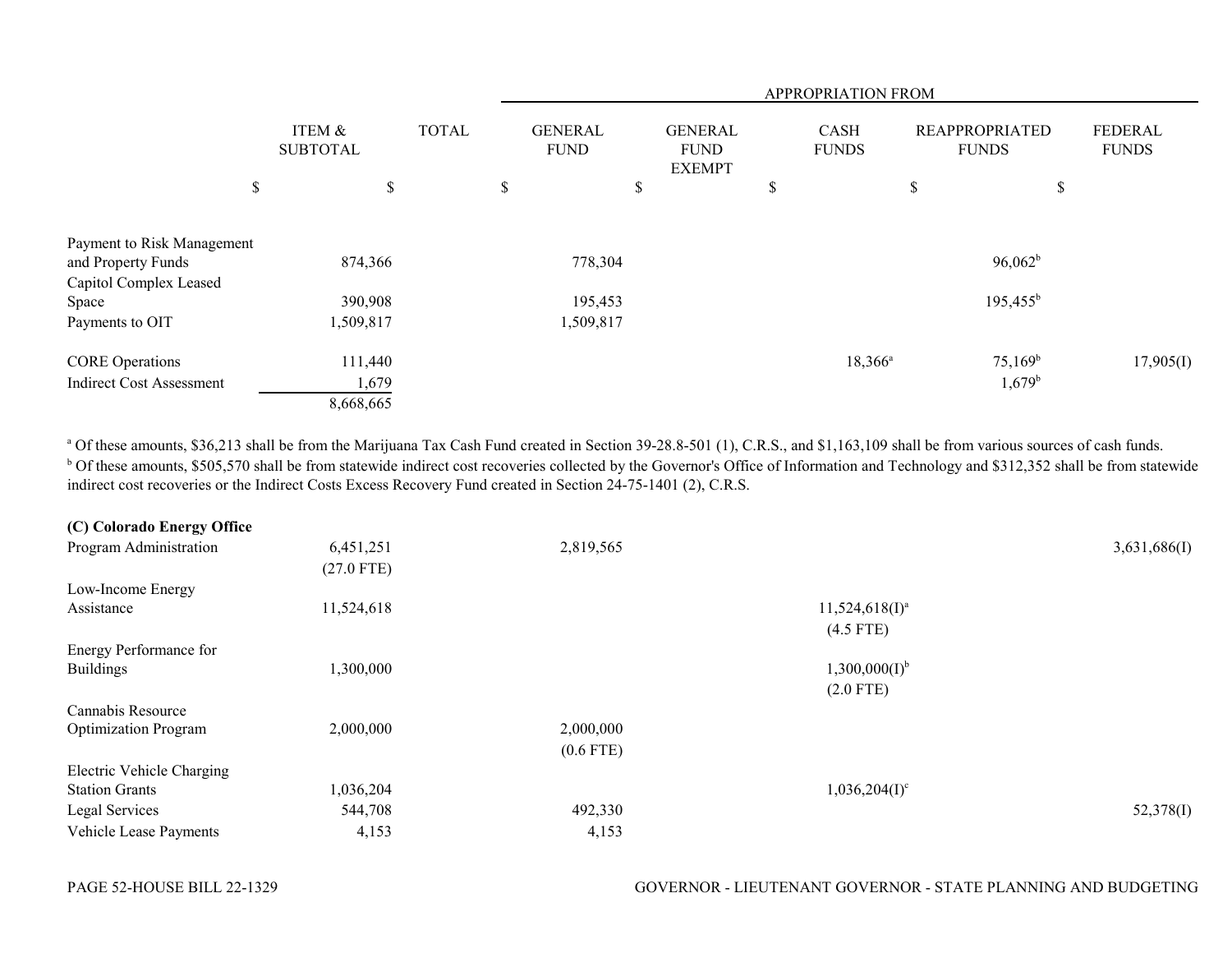|                                    |                           |              | APPROPRIATION FROM |                               |                                                |   |                             |                                       |    |                                |  |  |
|------------------------------------|---------------------------|--------------|--------------------|-------------------------------|------------------------------------------------|---|-----------------------------|---------------------------------------|----|--------------------------------|--|--|
|                                    | ITEM &<br><b>SUBTOTAL</b> | <b>TOTAL</b> |                    | <b>GENERAL</b><br><b>FUND</b> | <b>GENERAL</b><br><b>FUND</b><br><b>EXEMPT</b> |   | <b>CASH</b><br><b>FUNDS</b> | <b>REAPPROPRIATED</b><br><b>FUNDS</b> |    | <b>FEDERAL</b><br><b>FUNDS</b> |  |  |
| \$                                 | \$                        |              | \$                 | \$                            |                                                | D |                             | \$                                    | \$ |                                |  |  |
| Leased Space                       | 326,392                   |              |                    | 326,392                       |                                                |   |                             |                                       |    |                                |  |  |
| Indirect Cost Assessment           | 131,877                   |              |                    | 63,213                        |                                                |   |                             |                                       |    | 68,664(I)                      |  |  |
| Community Access Enterprise        | 19,760,850                |              |                    |                               |                                                |   | $19,760,850(I)^d$           |                                       |    |                                |  |  |
|                                    |                           |              |                    |                               |                                                |   | $(3.7$ FTE)                 |                                       |    |                                |  |  |
| <b>Community Access Enterprise</b> |                           |              |                    |                               |                                                |   |                             |                                       |    |                                |  |  |
| Legal Services                     | 214,577                   |              |                    |                               |                                                |   | $214,577(I)^d$              |                                       |    |                                |  |  |
|                                    | 43,294,630                |              |                    |                               |                                                |   |                             |                                       |    |                                |  |  |

<sup>a</sup> This amount shall be from the Colorado Energy Office Low-income Energy Assistance Fund created in Section 40-8.7-112 (3)(a), C.R.S. This amount is shown for informational purposes only because the Colorado Energy Office Low-income Energy Assistance Fund is continuously appropriated to the Office pursuant Section 40-8.7-112 (3)(a), C.R.S.

<sup>b</sup> This amount shall be from the Climate Change Mitigation and Adaptation Fund created in Section 24-38.5-102.6 (1), C.R.S. This amount is show for informational purposes only because the Climate Change Mitigation and Adaptation Fund is continuously appropriated to the Office pursuant Section 24-38.5-102.6 (2), C.R.S.

 $\degree$ This amount shall be from the Electric Vehicle Grant Fund created in Section 24-38.5-103 (1)(a), C.R.S. This amount is shown for informational purposes only because the Electric Vehicle Grant Fund is continuously appropriated to the Office pursuant Section 24-38.5-103 (2), C.R.S.

 $d$  These amounts shall be from the Community Access Enterprise Fund created in Section 24-38.5-303 (5)(a), C.R.S. The amounts are shown for informational purposes only because the Community Access Enterprise Fund is continuously appropriated to the Office pursuant Section 24-38.5-303 (5)(a), C.R.S.

## 57,460,907

## **(2) OFFICE OF THE LIEUTENANT GOVERNOR**

| Administration               | 416,527     | 416,527     |                 |
|------------------------------|-------------|-------------|-----------------|
|                              |             | $(4.0$ FTE) |                 |
| Discretionary Fund           | 2,875       | 2,875       |                 |
| Commission of Indian Affairs | 244,291     | 243,107     | $1,184^{\circ}$ |
|                              | $(3.0$ FTE) |             |                 |
| Commission on Community      |             |             |                 |
| Service                      | 365,000     | 365,000     |                 |
|                              |             | $(2.0$ FTE) |                 |
|                              |             | 1,028,693   |                 |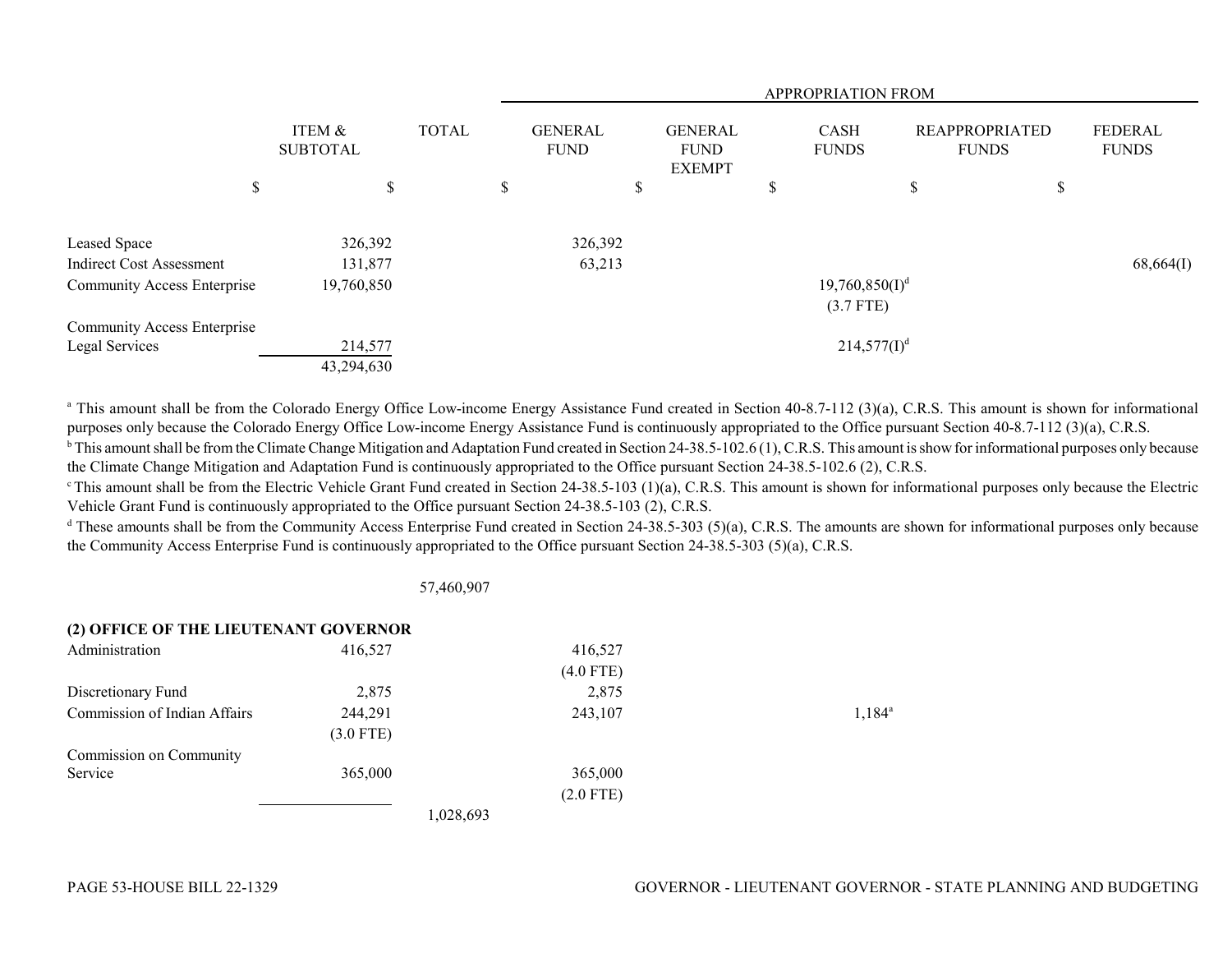|                                                           |                           |              | APPROPRIATION FROM            |                                                |    |                             |                                       |                                |  |  |  |
|-----------------------------------------------------------|---------------------------|--------------|-------------------------------|------------------------------------------------|----|-----------------------------|---------------------------------------|--------------------------------|--|--|--|
|                                                           | ITEM &<br><b>SUBTOTAL</b> | <b>TOTAL</b> | <b>GENERAL</b><br><b>FUND</b> | <b>GENERAL</b><br><b>FUND</b><br><b>EXEMPT</b> |    | <b>CASH</b><br><b>FUNDS</b> | <b>REAPPROPRIATED</b><br><b>FUNDS</b> | <b>FEDERAL</b><br><b>FUNDS</b> |  |  |  |
|                                                           | \$                        | \$           | \$                            | \$                                             | \$ |                             | \$                                    | \$                             |  |  |  |
| <sup>a</sup> This amount shall be from private donations. |                           |              |                               |                                                |    |                             |                                       |                                |  |  |  |
| (3) OFFICE OF STATE PLANNING AND BUDGETING                |                           |              |                               |                                                |    |                             |                                       |                                |  |  |  |
| Personal Services                                         | 3,039,101                 |              | 1,219,864                     |                                                |    |                             | 1,819,237 <sup>a</sup>                |                                |  |  |  |
|                                                           | $(21.4$ FTE)              |              |                               |                                                |    |                             |                                       |                                |  |  |  |
| <b>Operating Expenses</b>                                 | 87,424                    |              | 10,900                        |                                                |    |                             | $76,524$ <sup>a</sup>                 |                                |  |  |  |
| <b>Economic Forecasting</b>                               |                           |              |                               |                                                |    |                             |                                       |                                |  |  |  |
| Subscriptions                                             | 16,362                    |              |                               |                                                |    |                             | $16,362^a$                            |                                |  |  |  |
| Evidence-based Policymaking                               |                           |              |                               |                                                |    |                             |                                       |                                |  |  |  |
| <b>Evaluation and Support</b>                             | 2,798,183                 |              |                               |                                                |    | $2,798,183^b$               |                                       |                                |  |  |  |
|                                                           |                           | 5,941,070    |                               |                                                |    |                             |                                       |                                |  |  |  |

<sup>a</sup> These amounts shall be from statewide indirect cost recoveries collected by the Colorado Department of Transportation.

<sup>b</sup> Of this amount, \$2,298,183 shall be from the Office of State Planning and Budgeting Youth Pay For Success Initiatives Account of the Pay For Success Contracts Fund created in Section 24-37-403 (6)(a), C.R.S., and \$500,000 shall be from the Marijuana Tax Cash Fund created in Section 39-28.8-501 (1), C.R.S.

| (4) ECONOMIC DEVELOPMENT PROGRAMS |              |             |                      |                   |              |
|-----------------------------------|--------------|-------------|----------------------|-------------------|--------------|
| Administration                    | 905,660      | 905,660     |                      |                   |              |
|                                   |              | $(6.0$ FTE) |                      |                   |              |
| Vehicle Lease Payments            | 13,279       | 13,279      |                      |                   |              |
| Leased Space                      | 353,756      | 353,756     |                      |                   |              |
| Global Business Development       | 5,120,052    | 3,996,948   | 573,626 <sup>a</sup> | $175,000^{\rm b}$ | 374,478(I)   |
|                                   | $(25.4$ FTE) |             |                      |                   |              |
| Office of Outdoor Recreation      | 370,000      | 370,000     |                      |                   |              |
|                                   |              | $(3.0$ FTE) |                      |                   |              |
| Leading Edge Program Grants       | 151,431      | 76,000      | $75,431^{\circ}$     |                   |              |
| <b>Small Business Development</b> |              |             |                      |                   |              |
| Centers                           | 1,378,946    | 94,144      |                      |                   | 1,284,802(I) |
|                                   | $(4.0$ FTE)  |             |                      |                   |              |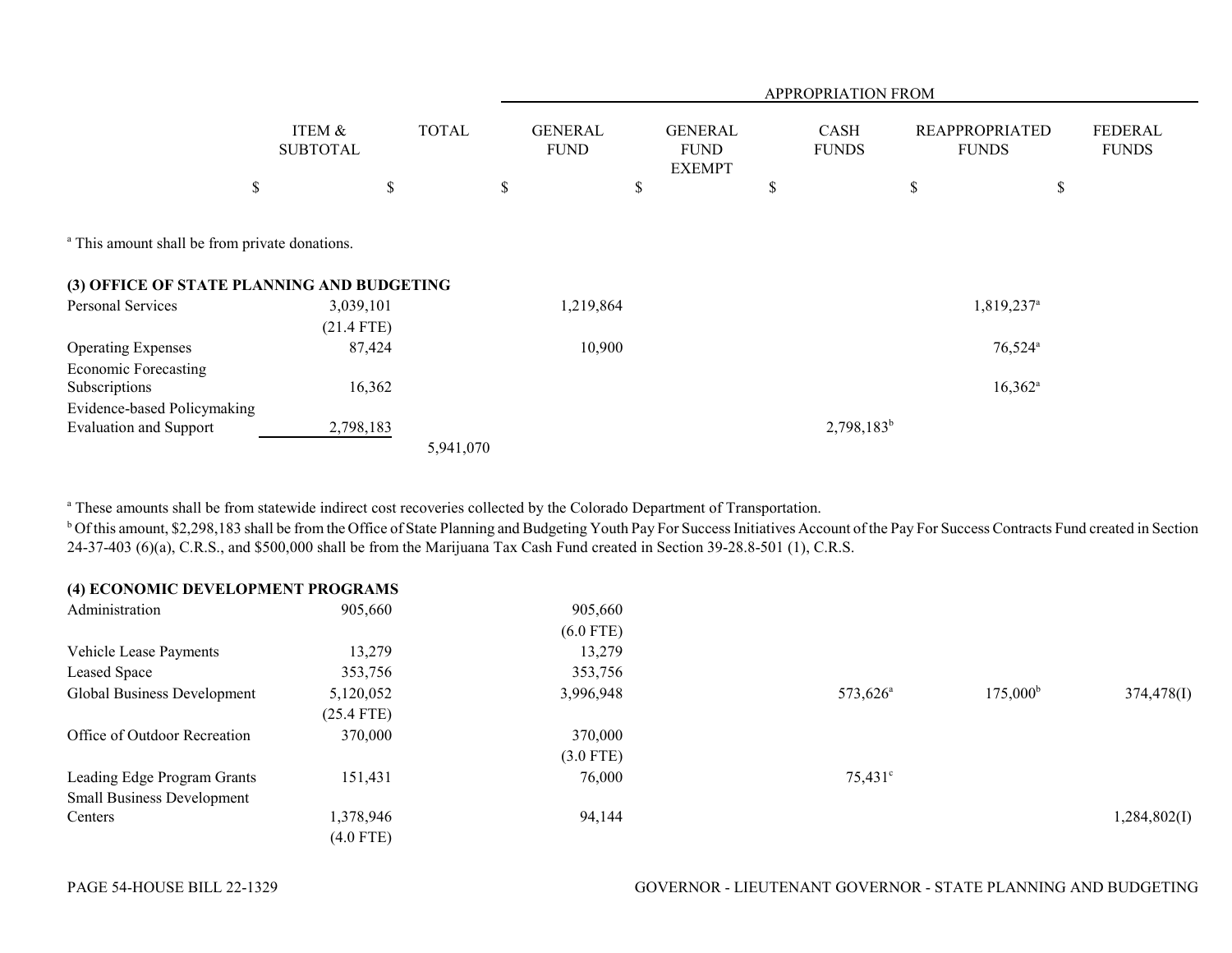|                                                                         |                           |              | APPROPRIATION FROM            |                                                |                                    |                                       |                                |  |  |  |  |
|-------------------------------------------------------------------------|---------------------------|--------------|-------------------------------|------------------------------------------------|------------------------------------|---------------------------------------|--------------------------------|--|--|--|--|
|                                                                         | ITEM &<br><b>SUBTOTAL</b> | <b>TOTAL</b> | <b>GENERAL</b><br><b>FUND</b> | <b>GENERAL</b><br><b>FUND</b><br><b>EXEMPT</b> | CASH<br><b>FUNDS</b>               | <b>REAPPROPRIATED</b><br><b>FUNDS</b> | <b>FEDERAL</b><br><b>FUNDS</b> |  |  |  |  |
| $\mathbb{S}$                                                            | \$                        |              | \$                            | $\mathbb S$                                    | $\mathbb S$                        | $\mathbb{S}$                          | $\$$                           |  |  |  |  |
| Colorado Office of Film,                                                |                           |              |                               |                                                |                                    |                                       |                                |  |  |  |  |
| Television, and Media                                                   | 7,294,525<br>$(4.5$ FTE)  |              | 775,000                       |                                                | $6,519,525$ <sup>d</sup>           |                                       |                                |  |  |  |  |
| Colorado Promotion -                                                    |                           |              |                               |                                                |                                    |                                       |                                |  |  |  |  |
| Colorado Welcome Centers                                                | 766,000                   |              | 250,000                       |                                                | $516,000^e$<br>$(3.3$ FTE)         |                                       |                                |  |  |  |  |
| Colorado Promotion - Other<br>Program Costs                             | 18,429,623<br>$(4.0$ FTE) |              | 3,850,000                     |                                                | 14,579,623 <sup>e</sup>            |                                       |                                |  |  |  |  |
| <b>Destination Development</b>                                          |                           |              |                               |                                                |                                    |                                       |                                |  |  |  |  |
| Program<br>Appropriation to Colorado                                    | 1,100,000                 |              | 500,000                       |                                                | $600,000$ <sup>e</sup>             |                                       |                                |  |  |  |  |
| Economic Development Fund                                               | 6,000,000                 |              | 6,000,000                     |                                                |                                    |                                       |                                |  |  |  |  |
| Economic Development<br>Commission - General<br>Economic Incentives and |                           |              |                               |                                                |                                    |                                       |                                |  |  |  |  |
| Marketing <sup>13, 14</sup>                                             | 12,101,837<br>$(6.3$ FTE) |              | 5,737,960                     |                                                | 363,877 <sup>f</sup>               | $6,000,000$ <sup>g</sup>              |                                |  |  |  |  |
| Colorado First Customized                                               |                           |              |                               |                                                |                                    |                                       |                                |  |  |  |  |
| Job Training                                                            | 4,500,000                 |              | 4,500,000                     |                                                |                                    |                                       |                                |  |  |  |  |
| <b>CAPCO</b> Administration                                             | 85,291                    |              |                               |                                                |                                    | $85,291$ <sup>h</sup><br>$(2.0$ FTE)  |                                |  |  |  |  |
| Council on Creative Industries                                          | 14,788,734<br>$(3.0$ FTE) |              |                               |                                                | $14,023,000$ <sup>i</sup>          |                                       | 765,734(I)                     |  |  |  |  |
| <b>Advanced Industries</b>                                              | 15,362,210                |              |                               |                                                | $15,362,210(I)^{j}$<br>$(2.6$ FTE) |                                       |                                |  |  |  |  |
| Rural Jump Start                                                        | 40,491                    |              | 40,491                        |                                                |                                    |                                       |                                |  |  |  |  |
|                                                                         |                           |              | $(0.5$ FTE)                   |                                                |                                    |                                       |                                |  |  |  |  |
| <b>Indirect Cost Assessment</b>                                         | 180,475                   | 88,942,310   | 64,988                        |                                                | $115,487^k$                        |                                       |                                |  |  |  |  |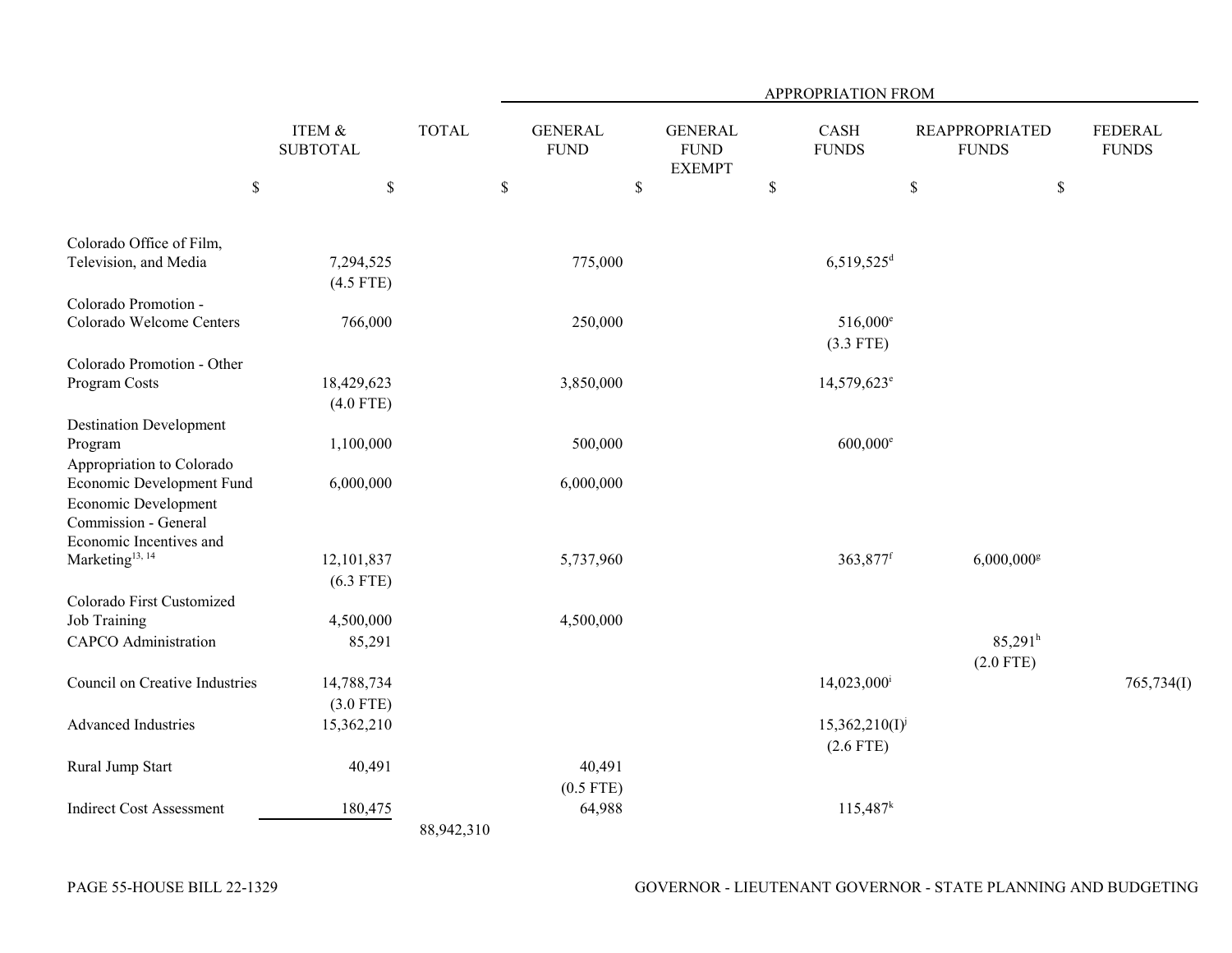|                   |              |             | APPROPRIATION FROM |              |                       |                |  |  |  |  |  |  |
|-------------------|--------------|-------------|--------------------|--------------|-----------------------|----------------|--|--|--|--|--|--|
|                   |              |             |                    |              |                       |                |  |  |  |  |  |  |
| <b>ITEM &amp;</b> | <b>TOTAL</b> | GENERAL     | <b>GENERAL</b>     | CASH         | <b>REAPPROPRIATED</b> | <b>FEDERAL</b> |  |  |  |  |  |  |
| <b>SUBTOTAL</b>   |              | <b>FUND</b> | <b>FUND</b>        | <b>FUNDS</b> | <b>FUNDS</b>          | <b>FUNDS</b>   |  |  |  |  |  |  |
|                   |              |             | <b>EXEMPT</b>      |              |                       |                |  |  |  |  |  |  |
| Φ                 |              |             |                    |              |                       |                |  |  |  |  |  |  |

<sup>a</sup> Of this amount, an estimated \$175,000(I) shall be from the Advanced Industries Export Acceleration Cash Fund created in Section 24-47-103 (8)(a), C.R.S., an estimated \$50,000 shall be from the Minority Business Fund created in Section 24-49.5-104 (1), C.R.S., and an estimated \$348,626 shall be from various fees collected from participants in activities conducted by the division.

<sup>b</sup> This amount shall be from the Advanced Industries Export Acceleration Cash Fund created in Section 24-47-103 (8)(a), C.R.S.

<sup>c</sup> This amount shall be from fees, Small Business Development Centers' activities, and grants and donations.

<sup>d</sup> This amount shall be from the Colorado Office of Film, Television, and Media Operational Account Cash Fund created in Section 24-48.5-116 (5)(a), C.R.S.

e These amounts shall be from the Colorado Travel and Tourism Promotion Fund created in Section 24-49.7-106 (1), C.R.S.

 $f$  This amount shall be from fees collected pursuant to Section 39-22-514.5 (6), C.R.S.

<sup>g</sup> This amount shall be from the Colorado Economic Development Fund created in Section 24-46-105 (1), C.R.S.

<sup>h</sup> This amount shall be transferred from the Department of Regulatory Agencies from the Transfer to CAPCO line item appropriation.

<sup>i</sup> This amount shall be from the Creative Industries Cash Fund created in Section 24-48.5-301 (2)(a), C.R.S.

<sup>j</sup> This amount shall be from the Advanced Industries Acceleration Cash Fund created in Section 24-48.5-117 (7)(a), C.R.S. This amount is shown for informational purposes only because the Advanced Industries Acceleration Cash Fund is continuously appropriated to the Office pursuant to Section 24-48.5-117 (7)(c)(I), C.R.S.

<sup>k</sup> This amount shall come from various sources of cash funds.

## **(5) OFFICE OF INFORMATION TECHNOLOGY**

## **(A) OIT Central Administration**

| Central Administration           | 14,925,729 | 1,796,071   | 1,000,000(1) <sup>b</sup> | $12,129,658^{\circ}$   |
|----------------------------------|------------|-------------|---------------------------|------------------------|
|                                  |            | $(4.6$ FTE) |                           | $(104.0$ FTE)          |
| Health, Life, and Dental         | 11,730,508 | 120,973     |                           | $11,609,535^{\circ}$   |
| Short-term Disability            | 142,425    | 2,018       |                           | $140,407$ <sup>a</sup> |
| Paid Family and Medical          |            |             |                           |                        |
| Leave Insurance                  | 202,607    | 2,895       |                           | 199,712 <sup>a</sup>   |
| S.B. 04-257 Amortization         |            |             |                           |                        |
| <b>Equalization Disbursement</b> | 4,502,383  | 64,333      |                           | 4,438,050 <sup>a</sup> |
| S.B. 06-235 Supplemental         |            |             |                           |                        |
| <b>Amortization Equalization</b> |            |             |                           |                        |
| Disbursement                     | 4,502,383  | 64,333      |                           | $4,438,050^{\circ}$    |
| <b>Salary Survey</b>             | 2,970,298  | 55,402      |                           | 2.914.896              |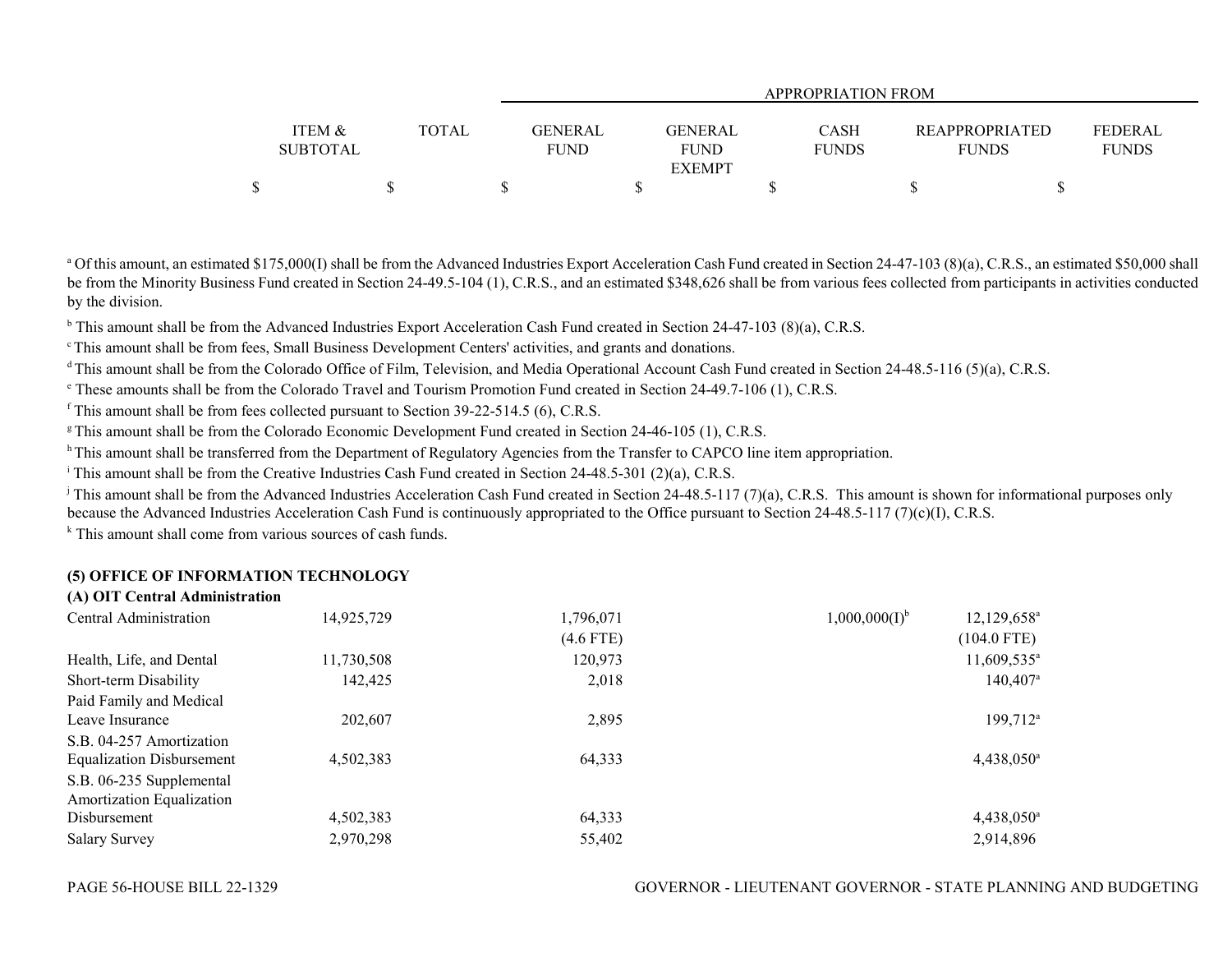|                                 |              |                 |              | APPROPRIATION FROM            |    |                                                |    |                      |    |                                       |                                |  |
|---------------------------------|--------------|-----------------|--------------|-------------------------------|----|------------------------------------------------|----|----------------------|----|---------------------------------------|--------------------------------|--|
|                                 | ITEM &       | <b>SUBTOTAL</b> | <b>TOTAL</b> | <b>GENERAL</b><br><b>FUND</b> |    | <b>GENERAL</b><br><b>FUND</b><br><b>EXEMPT</b> |    | CASH<br><b>FUNDS</b> |    | <b>REAPPROPRIATED</b><br><b>FUNDS</b> | <b>FEDERAL</b><br><b>FUNDS</b> |  |
|                                 | $\mathbb{S}$ | $\mathbb S$     |              | \$                            | \$ |                                                | \$ |                      | \$ | \$                                    |                                |  |
| PERA Direct Distribution        |              | 2,058,976       |              |                               |    |                                                |    |                      |    | 2,058,976 <sup>a</sup>                |                                |  |
| Shift Differential              |              | 116,395         |              |                               |    |                                                |    |                      |    | $116,395^{\circ}$                     |                                |  |
| Workers' Compensation           |              | 159,631         |              |                               |    |                                                |    |                      |    | $159,631^a$                           |                                |  |
| Legal Services                  |              | 358,016         |              |                               |    |                                                |    |                      |    | 358,016 <sup>a</sup>                  |                                |  |
| Payment to Risk Management      |              |                 |              |                               |    |                                                |    |                      |    |                                       |                                |  |
| and Property Funds              |              | 1,875,412       |              |                               |    |                                                |    |                      |    | 1,875,412 <sup>a</sup>                |                                |  |
| Vehicle Lease Payments          |              | 134,774         |              |                               |    |                                                |    |                      |    | 134,774 <sup>a</sup>                  |                                |  |
| Leased Space                    |              | 2,698,010       |              |                               |    |                                                |    |                      |    | $2,698,010^a$                         |                                |  |
| Capitol Complex Leased          |              |                 |              |                               |    |                                                |    |                      |    |                                       |                                |  |
| Space                           |              | 333,422         |              |                               |    |                                                |    |                      |    | 333,422 <sup>a</sup>                  |                                |  |
| Payments to OIT                 |              | 9,254,349       |              |                               |    |                                                |    |                      |    | 9,254,349 <sup>a</sup>                |                                |  |
| <b>CORE</b> Operations          |              | 338,194         |              |                               |    |                                                |    |                      |    | 338,194 <sup>a</sup>                  |                                |  |
| <b>Indirect Cost Assessment</b> |              | 946,574         |              |                               |    |                                                |    |                      |    | 946,574 <sup>a</sup>                  |                                |  |
|                                 |              | 57,250,086      |              |                               |    |                                                |    |                      |    |                                       |                                |  |

<sup>a</sup> These amounts shall be from user fees collected from other state agencies and deposited in the Information Technology Revolving Fund created in Section 24-37.5-103 (3)(a), C.R.S. <sup>b</sup> This amount shall be from the Technology Risk Prevention and Response Fund created in Section 24-37.5-120 (2), C.R.S. This amount is shown for informational purposes only because the Technology Risk Prevention and Response Fund is continuously appropriated to the Office pursuant to Section 24-37.5-120 (4)(a), C.R.S.

| (B) Enterprise Solutions    |             |          |                   |                                        |
|-----------------------------|-------------|----------|-------------------|----------------------------------------|
| <b>Enterprise Solutions</b> | 128,602,434 | ,963,551 | $667.844^{\circ}$ | $125,971,039^{\circ}$<br>$(530.0$ FTE) |
|                             | 128,602,434 |          |                   |                                        |

<sup>a</sup> Of this amount, \$453,812 shall be from the Marijuana Tax Cash Fund created in Section 39-28.8-501 (1), C.R.S., \$9,200 shall be from the Mobile Home Park Act Dispute Resolution and Enforcement Program Cash Fund created in Section 38-12-1110 (1), C.R.S., and \$2,328 shall be from user fees collected from various local governments and deposited in the Information Technology Revolving Fund created in Section 24-37.5-103 (3)(a), C.R.S., and \$202,504 shall be from various sources of cash funds.

<sup>b</sup> These amounts shall be from user fees collected from other state agencies and deposited in the Information Technology Revolving Fund created in Section 24-37.5-103 (3)(a), C.R.S.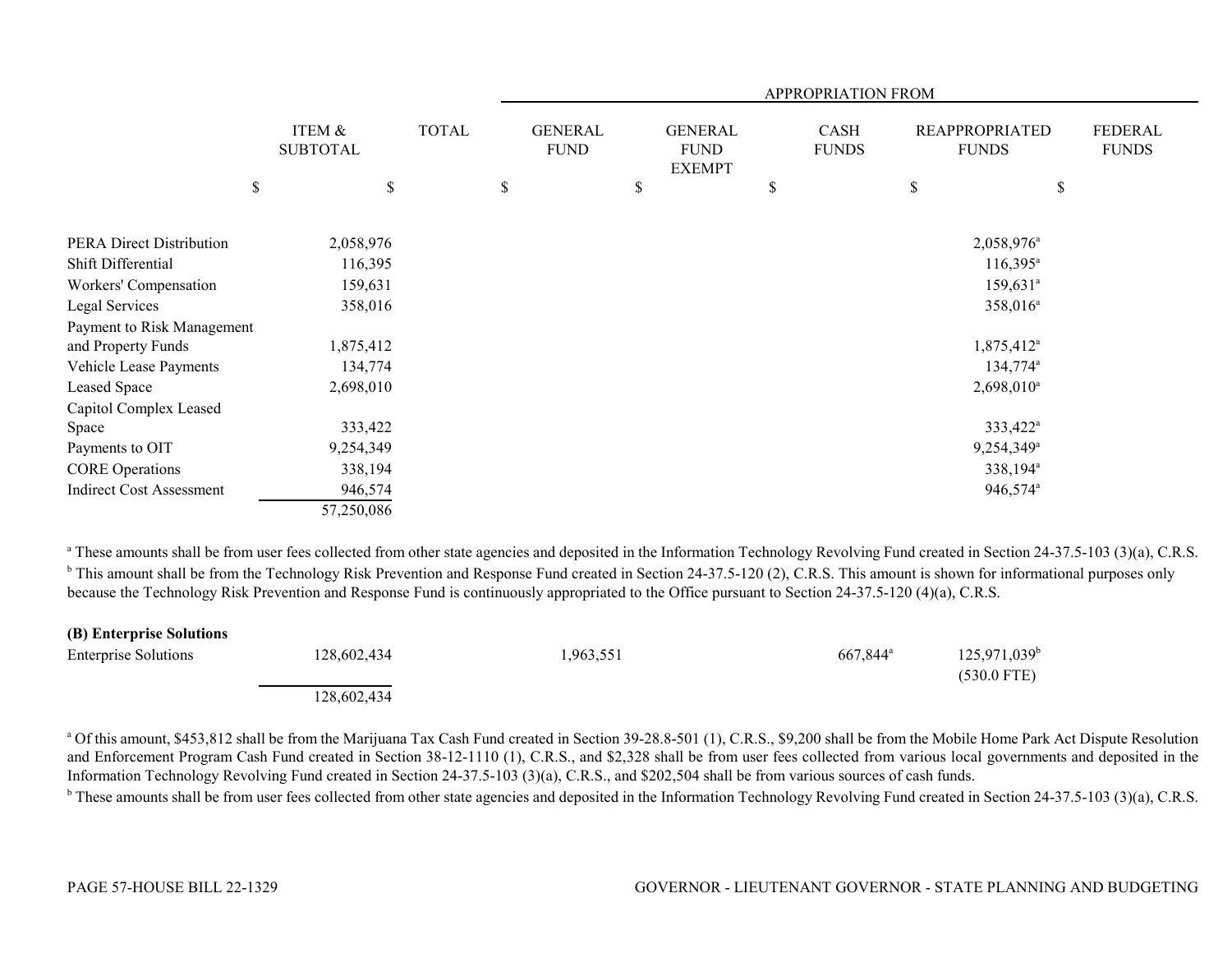|                                                                                                                                                                                                                                                                                                                             |                           |              | <b>APPROPRIATION FROM</b>     |    |                                                |             |                      |             |                                          |                                |
|-----------------------------------------------------------------------------------------------------------------------------------------------------------------------------------------------------------------------------------------------------------------------------------------------------------------------------|---------------------------|--------------|-------------------------------|----|------------------------------------------------|-------------|----------------------|-------------|------------------------------------------|--------------------------------|
|                                                                                                                                                                                                                                                                                                                             | ITEM &<br><b>SUBTOTAL</b> | <b>TOTAL</b> | <b>GENERAL</b><br><b>FUND</b> |    | <b>GENERAL</b><br><b>FUND</b><br><b>EXEMPT</b> |             | CASH<br><b>FUNDS</b> |             | <b>REAPPROPRIATED</b><br><b>FUNDS</b>    | <b>FEDERAL</b><br><b>FUNDS</b> |
| \$                                                                                                                                                                                                                                                                                                                          | $\mathbb S$               |              | $\$$                          | \$ |                                                | $\mathbb S$ |                      | $\mathbb S$ | \$                                       |                                |
| (C) Public Safety Network<br>Public Safety Network                                                                                                                                                                                                                                                                          | 21,072,754<br>21,072,754  |              | 7,200,000                     |    |                                                |             |                      |             | 13,751,754 <sup>a</sup><br>$(54.0$ FTE)  | 121,000(I)                     |
| a Of this amount, \$7,200,000 shall be from the Public Safety Communications Trust Fund created in Section 24-37.5-506 (1), C.R.S., and \$6,551,754 shall be from user fees collected<br>from other state agencies and deposited in the Information Technology Revolving Fund created in Section 24-37.5-103 (3)(a), C.R.S. |                           |              |                               |    |                                                |             |                      |             |                                          |                                |
| (D) Information Security<br><b>Information Security</b>                                                                                                                                                                                                                                                                     | 14,643,830<br>14,643,830  |              |                               |    |                                                |             |                      |             | $14,643,830^a$<br>$(53.7$ FTE)           |                                |
| <sup>a</sup> This amount shall be from user fees collected from other state agencies and deposited in the Information Technology Revolving Fund created in Section 24-37.5-103 (3)(a), C.R.S.                                                                                                                               |                           |              |                               |    |                                                |             |                      |             |                                          |                                |
| (E) Colorado Benefits Management System<br>Colorado Benefits                                                                                                                                                                                                                                                                |                           |              |                               |    |                                                |             |                      |             |                                          |                                |
| Management System <sup>15</sup>                                                                                                                                                                                                                                                                                             | 66,436,269<br>66,436,269  |              |                               |    |                                                |             |                      |             | 66,436,269 <sup>a</sup><br>$(59.5$ FTE)  |                                |
| <sup>a</sup> This amount shall be from fees collected from user agencies and deposited in the Information Technology Revolving Fund created in Section 24-37.5-103 (3)(a), C.R.S.                                                                                                                                           |                           |              |                               |    |                                                |             |                      |             |                                          |                                |
| (F) Customer Service and<br><b>Support</b><br><b>Customer Service and Support</b>                                                                                                                                                                                                                                           | 28,260,954<br>28,260,954  |              | 302,158                       |    |                                                |             |                      |             | 27,958,796 <sup>a</sup><br>$(284.0$ FTE) |                                |

<sup>a</sup> This amount shall be from fees collected from user agencies and deposited in the Information Technology Revolving Fund created in Section 24-37.5-103 (3)(a), C.R.S.